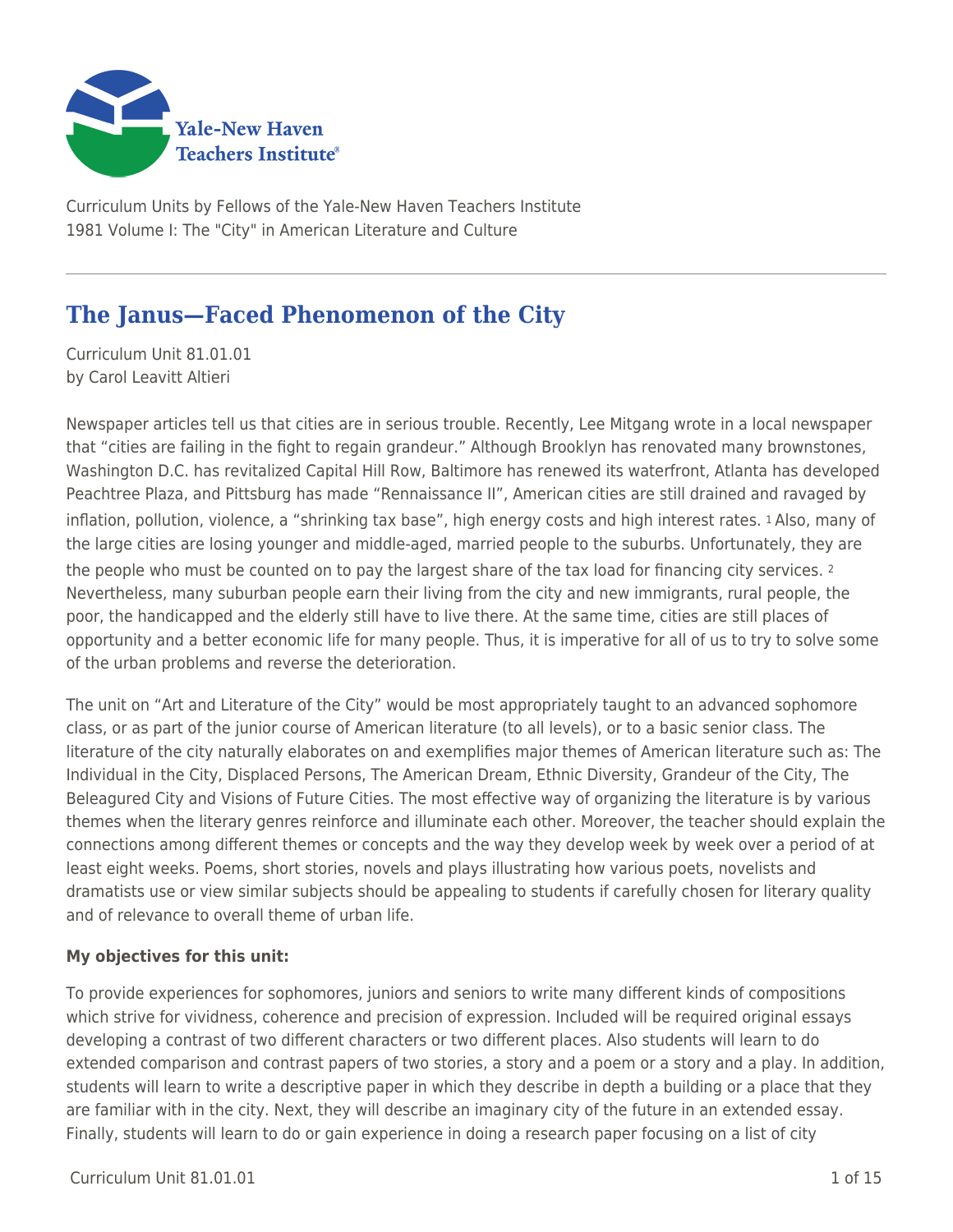problems.

To introduce students to the great cities of the United States such as: New York, Chicago, Los Angeles, Philadelphia, Houston, Baltimore, Washington D.C., San Francisco, Dallas, Boston, New Orleans, San Diego, Phoenix and Seattle. Also, to help students learn what each city is noted for, what memories each one calls to mind and what some of their problems and successes are. Furthermore, I would like to instill in students a sense of hope that cities can be made pleasant, enriching and humane environments for people by presenting them with possible solutions to some of the problems of urban life.

To increase students' vocabulary of urban civilization such as megalopolis, metropolis, gateway, modernistic, monumental, architecture, classical, grandeur, labyrinth, mausoleum, acqueduct, brownstone, technology, industrial, subterranean, automated, prophecy, vision and utopia. Also, to increase students' vocabulary of literary terms such as: aphorism, understatement, euphemism, theme, motive, personification, figurative lan  $q$ uage, metaphor, simili, analogy, conflict, climax, resolution, flashback, atmosphere, mood, tone, imagery, symbolism, irony, paradox, ambiguity and point of view.

To emphasize the "Janus-Faced" nature of city life by exploring in depth various genres of contemporary literature. I hope to help students understand the contradictions and paradoxes that are prevalent in urban life and why they exist. Perhaps we can learn ourselves and help students realize a vision of what the city can be—a humane, pleasant, enriching environment—and work toward that goal.

#### **Strategies for Teaching:**

The introduction to the unit on "Art and Literature of the City" will include some historical background information about the origin, development and functions of the American city. Three films will be shown. The first one will be The City Heaven and Hell, which emphasizes the creative and destructive forces of the city in history. It includes the reasons that caused the development of the first cities and the causes of the present deterioration. Next, will be The City as Man's Home, which outlines how slums, public housing, high-rise apartments and suburbs have grown and suggests different ideas for improving urban life. Finally, The City—Cars or People explores the problems of transportation and the solutions of some cities. In introducing the theme of urban life, I will write on the board all of the names of the major cities of the United States listed under the objectives. During a discussion, students will be asked what each city is noted for, what memories each city arouses and what are some of the outstanding aspects of that city's development. Each student will take a city and do research on its origin, history and present highlights.

Selections from Our Urban Planet by Ellen Switzer, who examines problems, pleasures and highlights of many cities around the world will be assigned for independent reading to arouse student's interest and give background information. Mrs. Switzer explores the origin of cities, why they exist, why people live in them, why they survive, what their hopes for the future are and how some of their problems can be solved. The chapters that will be assigned are: "Why Cities Grow and Some Grow Old and Die", "Government, Taxation and the Governed," "Education, Welfare, Health and Other Expensive Problems" and "Cities of the Future."

Literature which sheds light positively or negatively on some facet of how American cities are changed by different ethnic cultures and the theme of ethnicity will be read and discussed. I hope that by experiencing the selections in various ways such as by relating the theme to the student's own experiences and bringing the characters or ideas to life, student's interests will be aroused and they will increase their understanding of American Ethnic Plays which reveal distintive traits, motives, behavior and conflicts of Irish-Americans, Italian-Americans and Blacks will be dramatized, compared and contrasted. They are Hogan's Goat, a poetic play set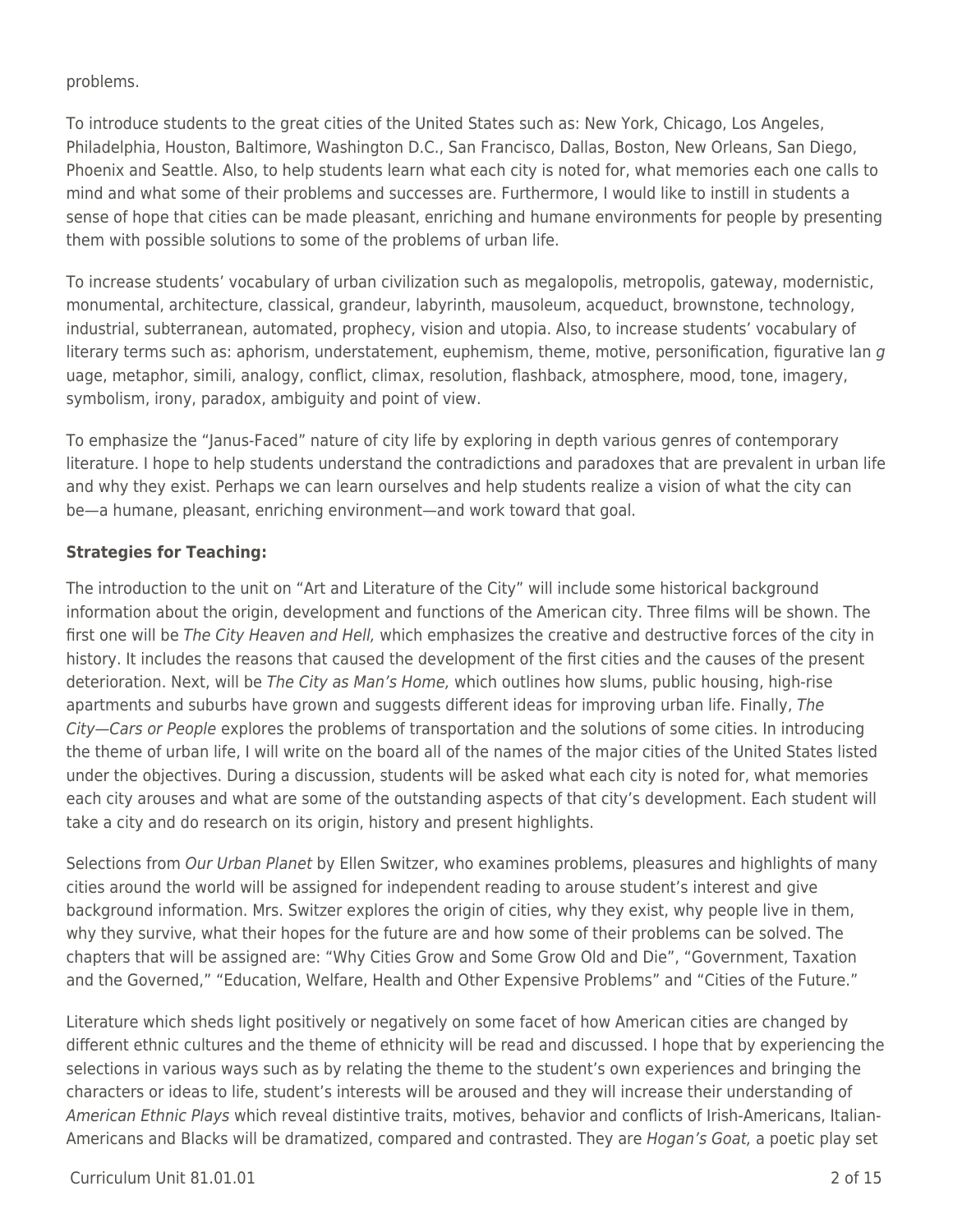in Brooklyn in 1890; Dino a three act stage play taking place in a New York City Settlement House during the present time; and Simply Heavenly set in Harlem. 3 Moreover, the ethnic, cultural and economic diversity of the city will be reflected by a broad selection of contemporary short stories and poems that lend themselves to correlation with the plays such as "Ancient Gentility" by William Carlos Williams, a short story which relates the compassion, strength of character and humanity of a doctor and an old man and woman living in poverty in an Italian ghetto in New Jersey. "Down These Mean Streets" expresses the aloneness and bitterness of a recent Puerto Rican immigrant who realizes that he will never have anything unless he "cops" for himself. "Coming to the City" by Ben H. Bagdikian deals with the problems of Chicago's poor people, such as the Whites coming from the countryside, Blacks coming from the rural South; American Indians flocking from the Dakotas, Utah and Arizona. Not only do they migrate to Chicago, but also New York, Los Angeles, Philadelphia, Detroit, Cleveland, Washington and St. Louis. In contrast to the international groups who migrated to metropolis from 1880 to 1920, these are native Americans who have come in the last forty years. 4 "Give Me Your Tired . . . " an ironical poem by Donald Jones is about a Norwegian lady who bravely came to this country, met financial hardships and had to apply for "General Public Assistance". 5 Another story relevant to this group is A Walker in the City by Alfred Kazin, who describes in his autobiography many facets of the life of Jewish imigrants and their families in the Brownsville section of Brooklyn. Mr. Kazin expresses what he thinks the good man is, the good life is, and the good society. 6 Finally,"A Person As Well As a Female" by Jade Snow Wong is about an American girl of Chinese parents who lived in San Francisco's Chinatown. Miss Wong describes the differences between Western and Eastern cultures and the struggle for a woman of Chinese background to achieve an education. 7 All of the above poems and stories show the theme of enthnicity in its different guises; also, they reflect the two faces—the positive and negative—connected with modern city life.

The drama Hogan's Goat can be taught for several purposes. First it explains the causes for the great migration of the Irish people to America. Secondly, it evokes the hardships, pain and endurance of the people in crossing the Atlantic in "over-crowded, dirty and vermin infested" ships. Finally, it expresses very artistically and powerfully how the Irish people tried to cope with their lives in the city of Brooklyn. In teaching the play, I would have the students draw or paint suitable settings for the scene changes throughout Hogan's Goat. Then it is important to summarize the plot of the play and discuss the character's conflicts, dilemmas, problems and life-styles. To help stimulate an interest in the play, some background information about the causes of the Irish migration, the discriminating ways they were treated here, the kind of work they did, the distinctive characteristics of the Irish in America and the contributions they have made to American Society will be discussed. At this time an approiate poem to read is "The Man Moth" by Elizabeth Bishop about a rural person's feelings of hope for a better life in the city and her fear of the unknown. 8 After expressing her ambivalant feelings about the city and meeting the struggle, she feels that she has triumphed over the pitfalls and obstacles. Finally, I think that it would be inspiring to ask the students to imagine that they are coming to the city for the first time and to write a poem, one-act play or essay about how they would react.

Dino by Reginald Rose is an ethnic play dealing with the problems of "a third generation Italian-American family". The play can be introduced by asking students to discuss any difficulties or problems which Italian-Americans confront in a city. In teaching the play, one strategy is to have the students act it out, then summarize and evaluate the plot, so that they look at the play very closely. After presenting the play, in order to help the students see that the play and its characters have some meaning and relevance to their own lives, I would ask them if they have ever felt the way Dino feels or if they know of a friend who is like him, or if they feel that their family life is antagonistic to them. Dino is a very angry, young man "who alternates between unpredictable violence and extreme withdrawal". His family, unlike the stereotyped Italian-American family, is estranged. They do not enjoy doing things together and they do not communicate effectively. After reading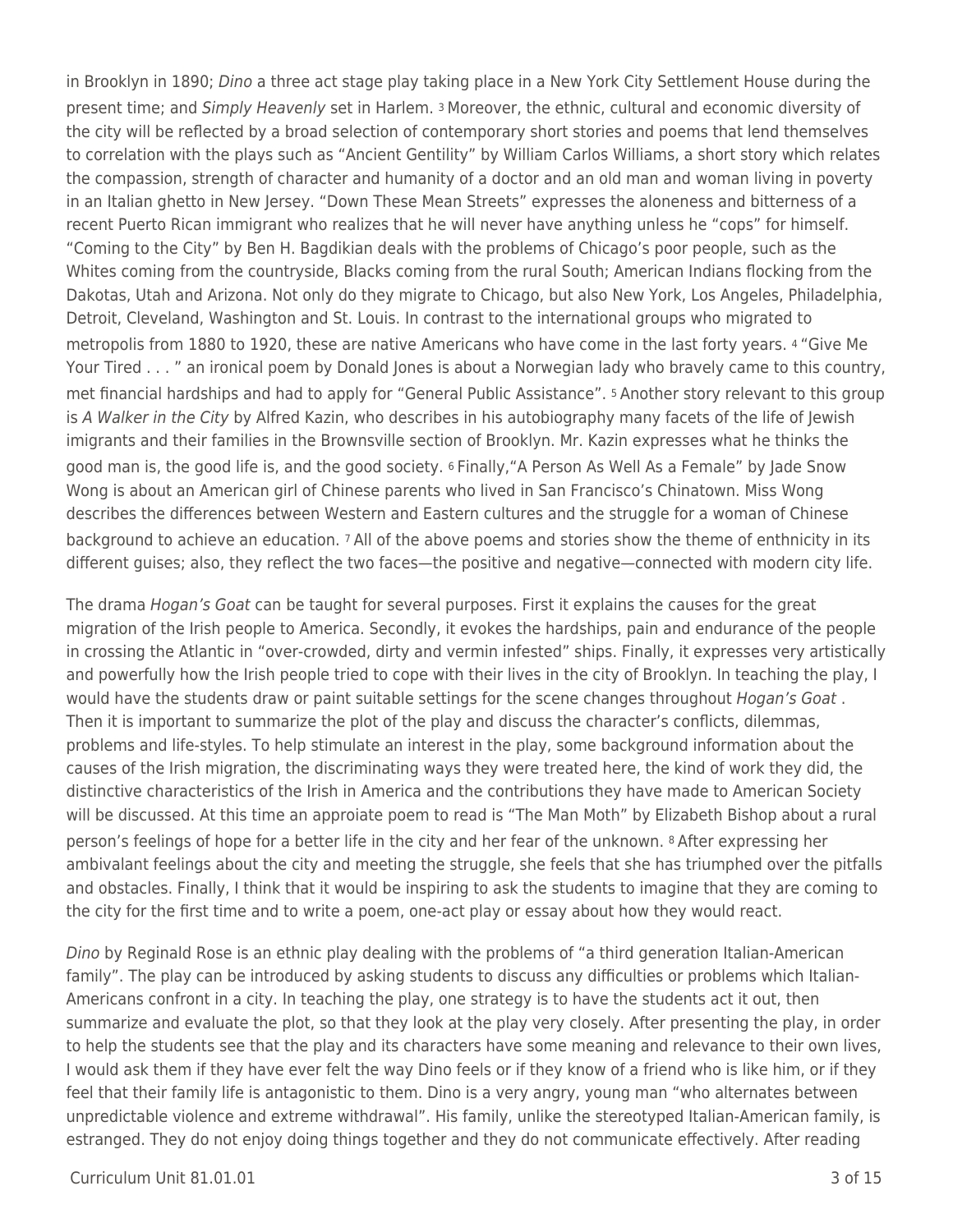the play, students will be asked to choose one character and write a character sketch. Joan Snyder recommends asking the following questions about certain characters: <sup>9</sup>

What are the character's goals in life? How does the character try to achieve his or her goal? What are the character's beliefs? What kind of a childhood did the character have? What changes in the actions of the characters take place in the play? What kind of work does the character do? What does the character do during his leisure time?

How does the character like, dislike or feel indifferent about other characters in the play?

Continuing with the multi-ethnic and multi-cutural facets of the literature unit, the third play will be Simply Heavenly by Langston Hughes. 10 The play dramatizes the Black migration to New York City and the people's expectations for a better life. To correlate with the play are two celections, "Lenox Avenue Mural" by Langston Hughes and the short story, "Did you Ever Dream Lucky?" by Ralph Ellison as previously described. To stimulate an interest in the play, Simply Heavenly, I would ask students to improvise several key scenes or situations that are similar to ones in the play. For example, you are in a hospital bed with your legs up in traction. A nurse enters, speaks to you and you answer with a groan. Then your girlfriend enters and starts crying when she sees you. Or, the whole class could improvise a scene in a bar on a lively Saturday night. Someone is plunking a guitar. Some teenagers are jitterbugging. A pianist is playing Calypso music while the bartender is beating out a rhythm on the bar. Some patrons start singing and others join in the chorus. This will express how the hard-working Harlemites seek the company of the bar as others would go to another kind of social center for companionship.

The poem "Lenox Avenue Mural" relates to the main theme of the search for a better life and the negative face of the city in that many times opportunities for a better life in the city are very scarce. In teaching the poem, I would discuss with the students, "What happens to a dream deferred?" The poet answers that when the dream is not fulfilled it can dry up, fester, stink, be rationalized, hurt the dreamer, or start a riot or revolution. After analyzing the imagery, meaning and tone of the poem, students will compare and contrast the theme, imagery and tone of the poem with the short story, "Did you Every Dream Lucky?" The students should consider what part of the city the author is telling about, the feelings that the main characters experience and the theme expressed. Then ask the following questions: How does the author express the theme? Do one or more characters express it? Is the theme related to the setting, to the plot, or to the characters? When Portwood, one of the main characters says to Mary, "I just want you to tell us one last thing . . . just tell us if you ever dreamed lucky?" what does he mean? Then finally, what does Mrs. Garfield mean when she asks, "And wouldn't it be a comfort, Miss Mary? Just to know that they can win one, I mean . . ." 11 Both questions and answers reveal the author's theme that Black people are hopeful that they will "hit the numbers." Yet, that is a naive or green hope since they and other unfortunates frequently get a "cold in hand."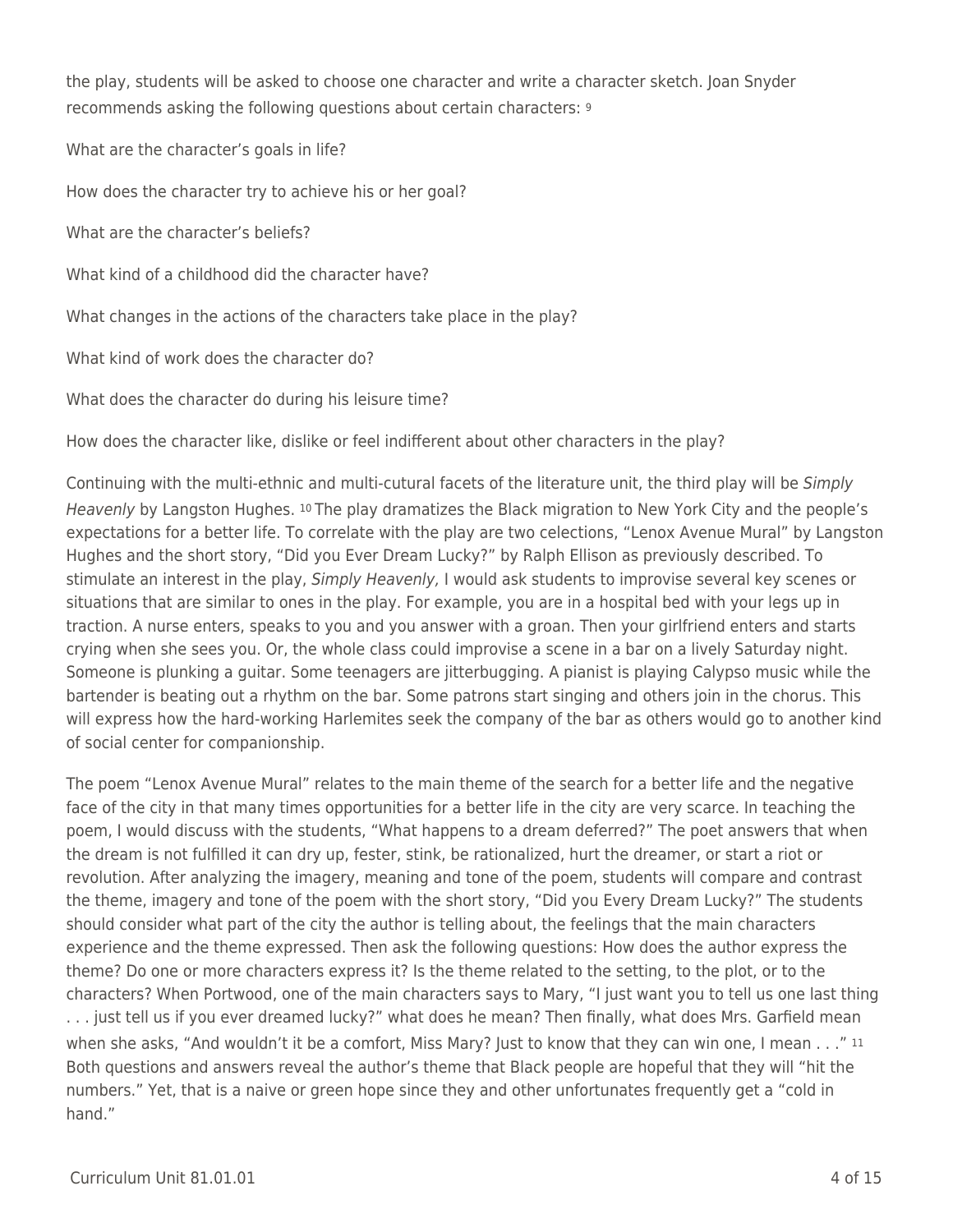The short story Bartleby The Scriven er by Herman Melville illustrates the theme of a displaced and alienated person who passively resists the values of a competitive, industrial society. "Pigeon Woman" by May Swenson evokes the pain of loneliness and alienation of modern urban life when an old woman seeking companionship treks out every day to feed the pigeons in front of the "42nd Street New York Public Library." After reading the poem out loud and silently, I will discuss with the students the pattern of imagery, meaning and tone by including the following questions:

What are the different images of sound, smell and sight used by the poet to depict the old woman and the pigeons?

What are pleasant and unpleasant images?

What is your impression of the "Pigeon Woman"?

How does the statement: "A make-believe trade she has come to; in her lostness or illness or age to treat the motley city pigeons at 1:30 every day, in all weather" express the poet's feelings about the old woman's personality? <sup>12</sup>

The story,"Only the Dead Know Brooklyn" by Thomas Wolfe effectively compliments and logically follows "Pigeon Woman". It is written in a parody of the Brooklynese dialect; about a time a native "Brooklynite" getting on a train meets a weird traveler who is fascinated with his map and by fantasies of drowning in Brooklyn. 13 After reading this story and Stephen Crane's, "An Experiment in Misery" 14 which describes a young man who experiments with and investigates the life of a tramp and wanderer, we will take a walk to the New Haven Green where students will be encouraged to imagine that they are a similar person who is lonely, displaced and alienated. They will have to tell about their needs, desires, interests and feelings in either a poem or short story.

Other short stories, essays or poetry that focus on what is degrading or hostile, such as slums, poverty, overcrowded conditions, violence, pollution, fear and suffering will be introduced. Some appropriate selections are: "The Mouth of the Hudson" by Robert Lowell, which illustrates how indifferent people can destroy a picturesque natural environment. 15 "By Air Albany—Baltimore, to Poe" by Allen Ginsberg describes an "aerial view of snow covered megalopolis", the long corridor of cities and suburbs from the eastern coast of Boston to Washington D.C.; 16 "Stories of the Street" by Leonard Cohen, which describes the sensations and drama which the poet observes as he leans out of the window of an old hotel room; <sup>17</sup> "Clark Street" by Barbara Harr, a description of a dilapidated abandoned "derelict building" waiting to be destroyed by the wrecker; 18 and "The Holdup Men" by Jorge Guillen, who violate the rules of the city. 19 The themes illustrated by these poems make them appropriate to be discussed and treated together. They evoke the negative face of modern urban scenes in the deterioration, pollution, violence, fear and suffering of "our endangered planet". Students will be asked to write a statement about what is to be learned from each peom, why this face of the city exists and what can be done to improve it, in order to make the city more pleasant and healthy.

The final part of the unit will include two short stores, that project visions of future cities in American. "A Day in Megalopolis" by Zenna Henderson <sup>20</sup> imagines how people will live in a city abounding in technology. Ray Bradbury in "The Pedestrian" 21 prophesizes despair, silence and total conformity for the future in the year 2131. These will serve as springboards for students to imagine and write about their visions of future cities and how highly developed technology will shape the future. Finally students should discuss the disadvantages or negative aspects of a highly developed technological society and understand how people can be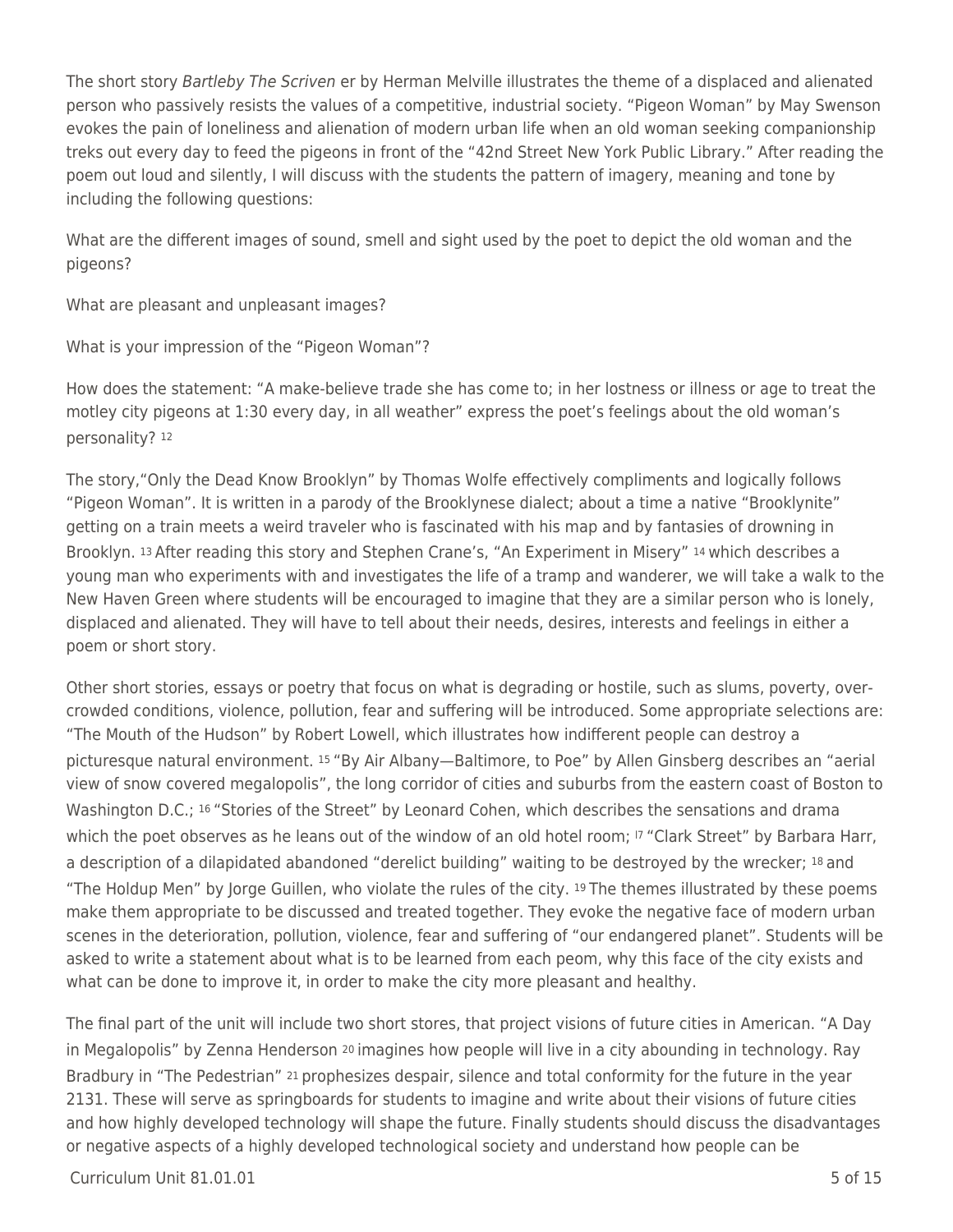# **Sample lesson Plan**

#### **for "A Day in Megalopolis" by Zenna Henderson**

#### *Objectives*

1. To further students understanding of theme, setting, plot, conflict, climax and resolution.

2. To help students imagine the effects of a highly developed technological society and how it will shape the future.

3. To improve students ability for writing an extended comparison.

4. To increase understanding of technical terms and student slang of the future society in the story.

#### *Introducing the story*

Twixt, the main character, is a teenager who lives in a unit of an "advanced society of the future." In this society people do not touch the green natural world or one another. There are many "eyeless towering buildings" joined together and enclosed so the people inside can not see the sun, sky or the natural world, or feel the air or touch the earth. Have you ever been in this kind of an environment? Have you ever visited an enclosed mall or underground center?

From: Hans P. Guth ed., Our World Today .

Lexington, Mass: D.C.Heath Co., 1981 pp. 179-186.

#### *Vocabulary development*

What do the following technical terms, student slang or informal expressions mean? Try to figure out the meanings from the context and explain them to the class.

| megalopolis Gonky slot   |                            | grimaced          |
|--------------------------|----------------------------|-------------------|
| hydroponics study carrel |                            | glide-hops        |
| crumpling                | simultaneously left-footed |                   |
| crazed across chartreuse |                            | double-dump stuff |
| <b>First Level</b>       | adjunct                    | eddy              |
| mythology                | compensating               | Immortality       |
| info switch              | cavern tours               | destination       |
| lavcube                  | immunispray                | installation      |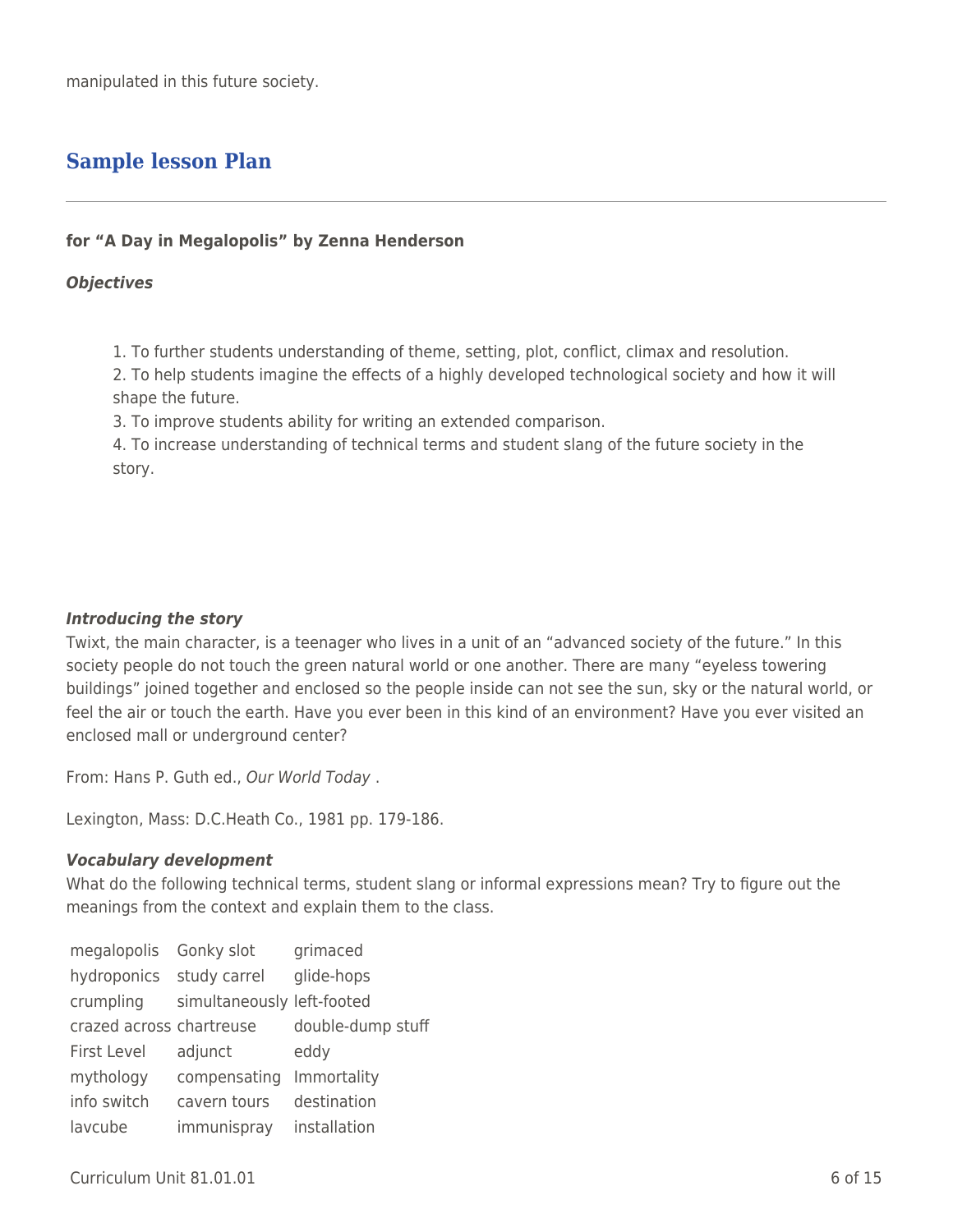Discussion questions:

- 1. What is theme or unifying idea of the story? Is it important to you?
- 2. Where is the setting? Is the setting important to plot, character and theme?
- 3. What are some of the problems in this future society?
- 4. Why is Twixt so depressed and disturbed about her life?
- 5. How does one know the time, when one can never see the sun?
- 6. What do the people do for entertainment?
- 7. How do the plants grow in Megalopolis?
- 8. What is likely to happen in the future as portrayed in "A Day in Megalopolis?"

9. Similes and metaphors are used more often in Science Fiction stories because the authors are writing about the unknown. Find descriptions in the story that use metaphors and similes. Do they give a mental image of what is described?

10. What face of the city—the brighter or darker side is—reflected here?

Enrichment and writing activities:

See activities listed under "The Pedestrian".

### **Sample Lesson Plan**

#### **for "The Pedestrian" by Ray Bradbury**

#### *Objectives*

1. To help students understand how a highly developed technological society will shape people's lives.

2. To give students experience in writing an original essay about an imaginary society and a comparison and contrast essay.

3. To increase student's understanding of technical terms.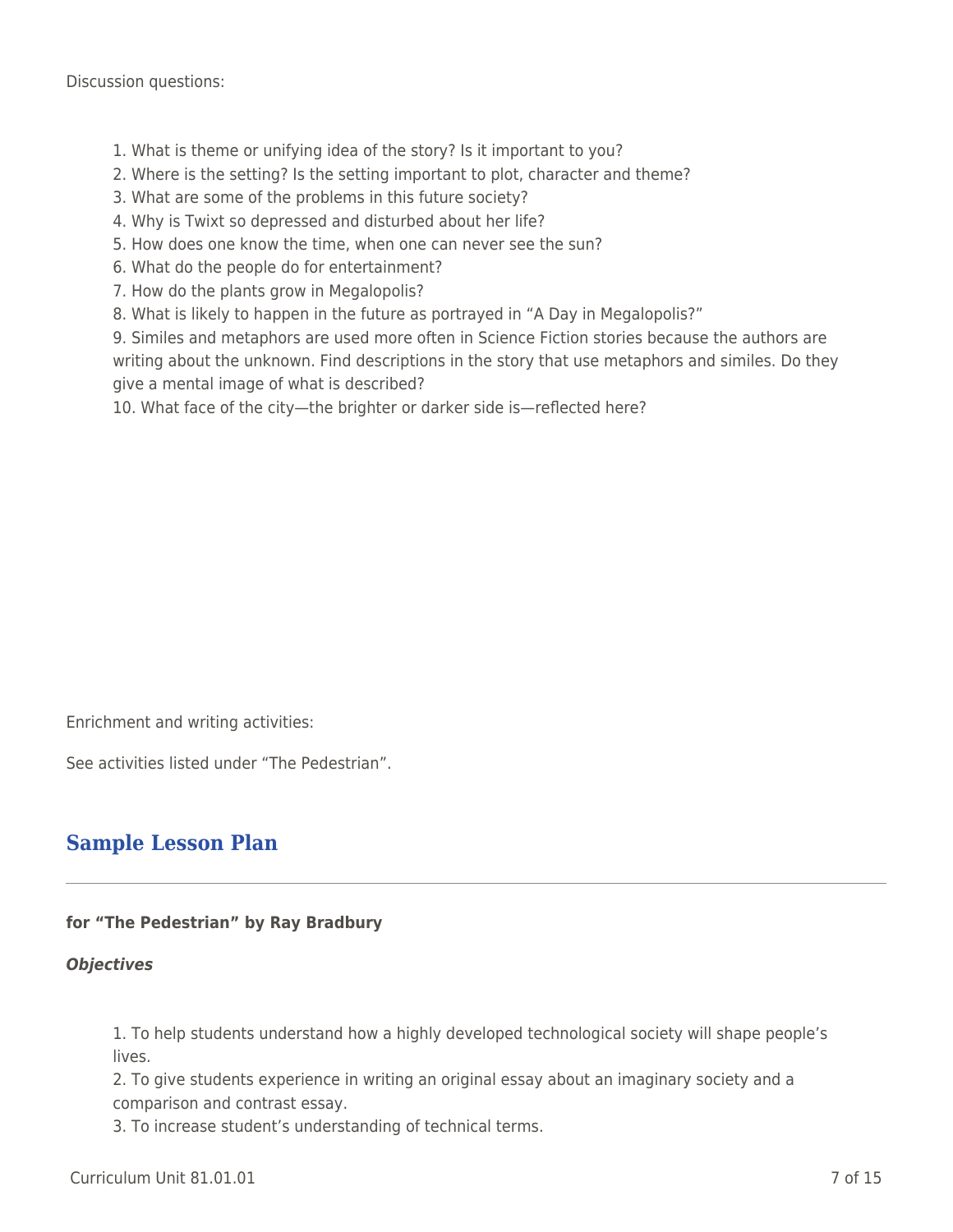4. To assist students in gaining experience in critical reading.

#### *Introducing the story*

"The Pedestrian" takes place inthe year A.D. 2131 "in a city of three million," when Mr. Leonard Mead decides to take a walk alone on a "misty evening in November". Often he would walk for miles comparing the scenes he passed to a graveyard. The streets were empty and silent as all the people were in their airconditioned, tomblike houses watching T.V. Returning, only a block from his house, he was accosted by a lone police car with a radio voice that questioned him; then peremptorily told him to get inside. The radio computer directed the car "To the Psychiatric Center for Research on Regressive Tendencies".

Suggestion: Ask students what this brief synopsis arouses in their minds. Ask students to list many highly automated machines or things that would have seemed very futuristic seventy-five years ago such as colored television, computers, cassettes, air-conditioning, automatic doors and climate control.

#### *Vocabulary development*

What do the following terms mean? Try to figure out their meanings from their context in the story and explain them to the class:

| intersection |                                   | scarab beetles |
|--------------|-----------------------------------|----------------|
| intermittent |                                   | entranced      |
| phantoms     |                                   | illumination   |
| manifest     |                                   | accusation     |
|              | United States Calvalry antiseptic |                |
|              | Regressive Tendencies             |                |

#### *Discussion questions*

1. What do people do in this advanced society for entertainment?

2. Find descriptions in the story that use metaphors and similes. Do they give a mental image of what is described?

3. What is the theme or the answer that the story suggests to the main question that it raises in your mind?

- 4. What face of the city—the brighter or darker side—is mirrored here? Why?
- 5. What complications make things difficult for Mr. Leonard Mead?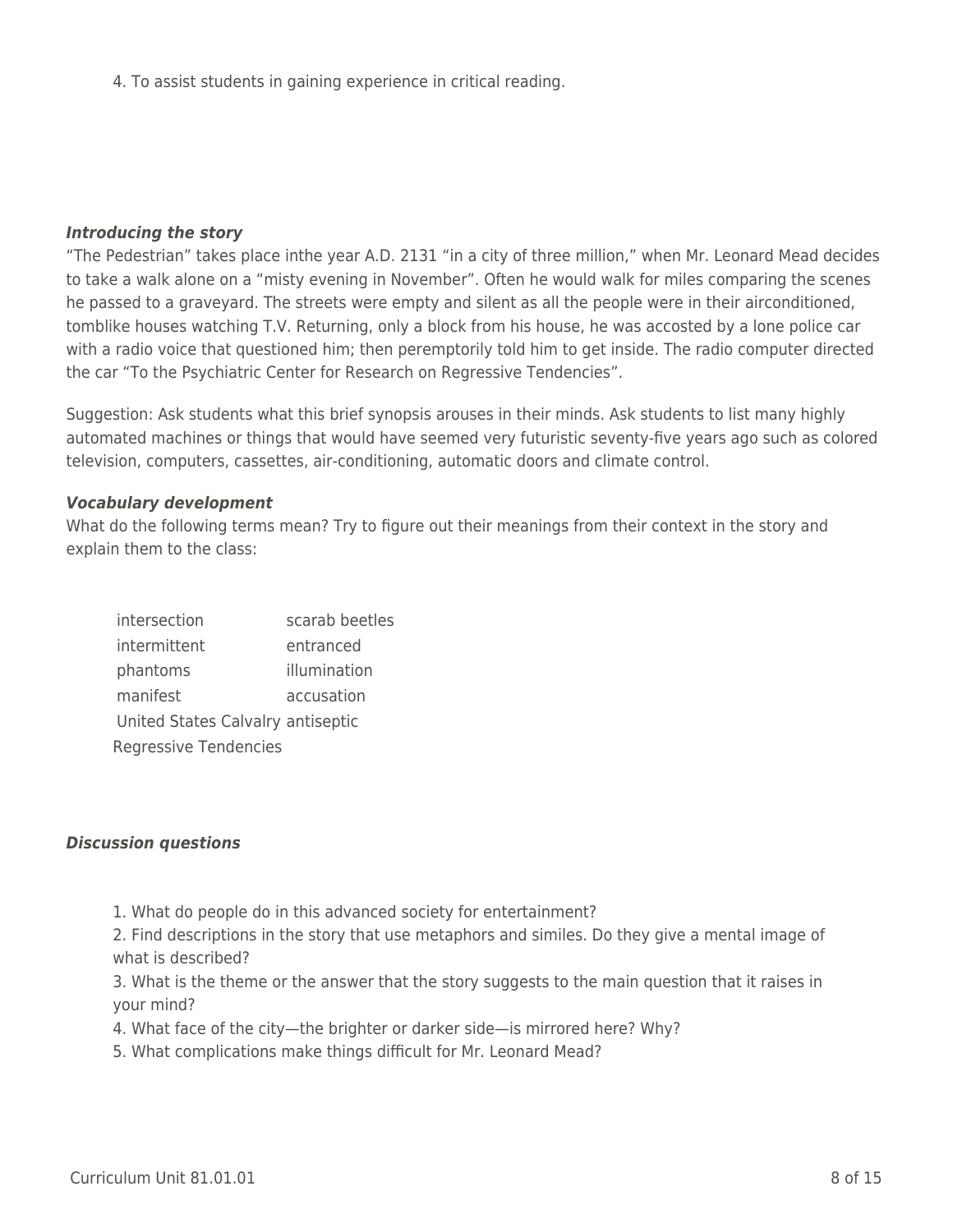1. Compare and contrast "The Pedestrian" by Ray Bradbury and "A Day in Megalopolis" by Zenna Henderson. Show what the important similarities and differences are. Which do you think is the most believable story? the most effective story?

2. Write a story of a future society where all the open spaces and natural places have disappeared.

3. How is technology and increased population changing your city? Write a future story that envisions what your city will be like in the year 2000. Include the following:

a. men and woman work a shortened day

- \_\_\_\_ b. poverty, war and reduced resources have forced people to make everything they need
- \_\_\_\_ c. housing, transportation, schools, shopping, medicine and government

4. Write a three paragraph essay comparing and contrasting the society in "A Day in Megalopolis" with our present one.

5. Write about a future society in a stream-of-consciousness style. Let your mind brainstorm and write your thoughts down as they come to you.

From: The Urban Reader pp. 370-374.

### **Sample Lesson Plan**

#### **for Poetry**

#### *Objectives*

1. To understand the meanings of similes, metaphors, alliteration, personification and apostrophe used in selected poems.

- 2. To be aware of what part of the city the poet is describing.
- 3. To understand the feelings and emotions that the poet is experiencing.
- 4. To understand and explain the theme or underlying idea that the poem suggests.
- 5. To be able to discuss the negative or affirmative face of the city that the poet is expressing.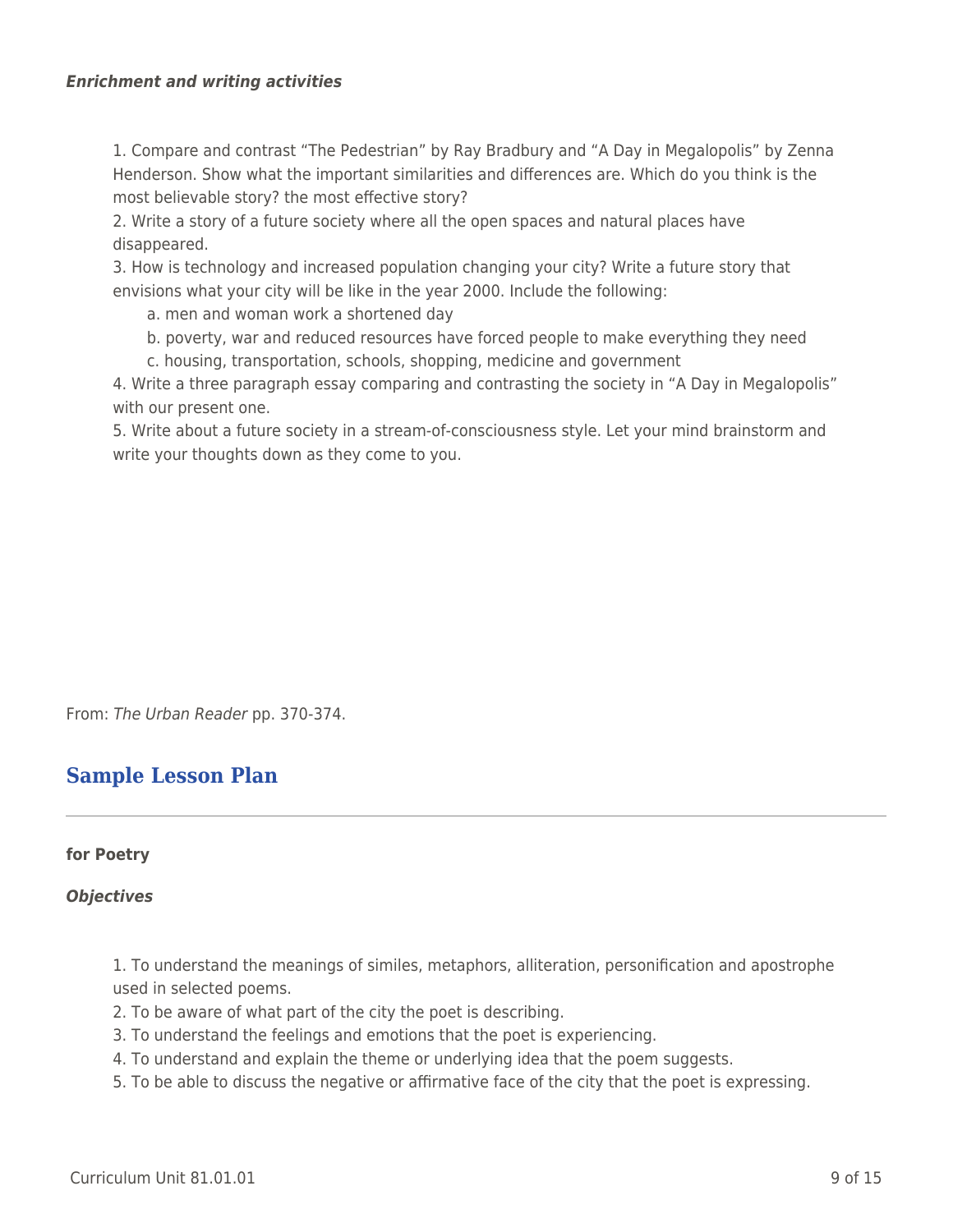#### *Assignment*

1. Choose a city poem that we have read in class from the following list:

"Lenox Avenue Mural" Langston Hughes

"Pennsylvania Station" Langston Hughes

"Clark Street" Barbara Harr

"Stories of the Street" Leonard Cohen

"By Air: Albany-Baltimore" Allen Ginsberg

"The War Against the Trees" Stanley Kunitz

"The Mouth of the Hudson" Robert Lowell

"Prayers of Steel" Carl Sandburg

"Chicago" Carl Sandburg

"Down These Mean Streets" Piri Thomas

"Crossing Brooklyn Ferry" Walt Whitman

"Manahatta" Walt Whitman

"The Holdup Men" Jorge Guillen

"Give Me Your Tired . . ." Donald Jones

"Pigeon Woman" May Swenson

"Doors" David Wagoner

"Harlem" Jean Brierre

"The Man-Moth" Elizabeth Bishop

"London" William Blake

"To a Tidelands Oil Pump" Beatrice Janosco

2. Write an explique of the poem in this form: (rough draft first)

a. write a synopsis of the poem—what it's about.

b. find groups of words forming a single image in the poem and list them, explaining how they contribute to the poem.

\_\_\_\_ c. describe the rhyme scheme of the poem

\_\_\_\_ d. how many examples of literary devices can you find? simili, metaphor, alliteration, onomatopoeia, personification and apostrophe.

e. summarize your writing with a statement of what you think the theme or underlying idea of the poem is what its main point or purpose is.

Then Proofre ad

3. Copy the explique neatly onto the page you wrote the poem on

4. Your work should include:

\_\_\_\_ 1. poem

2. proofread paper

\_\_\_\_ 3. final draft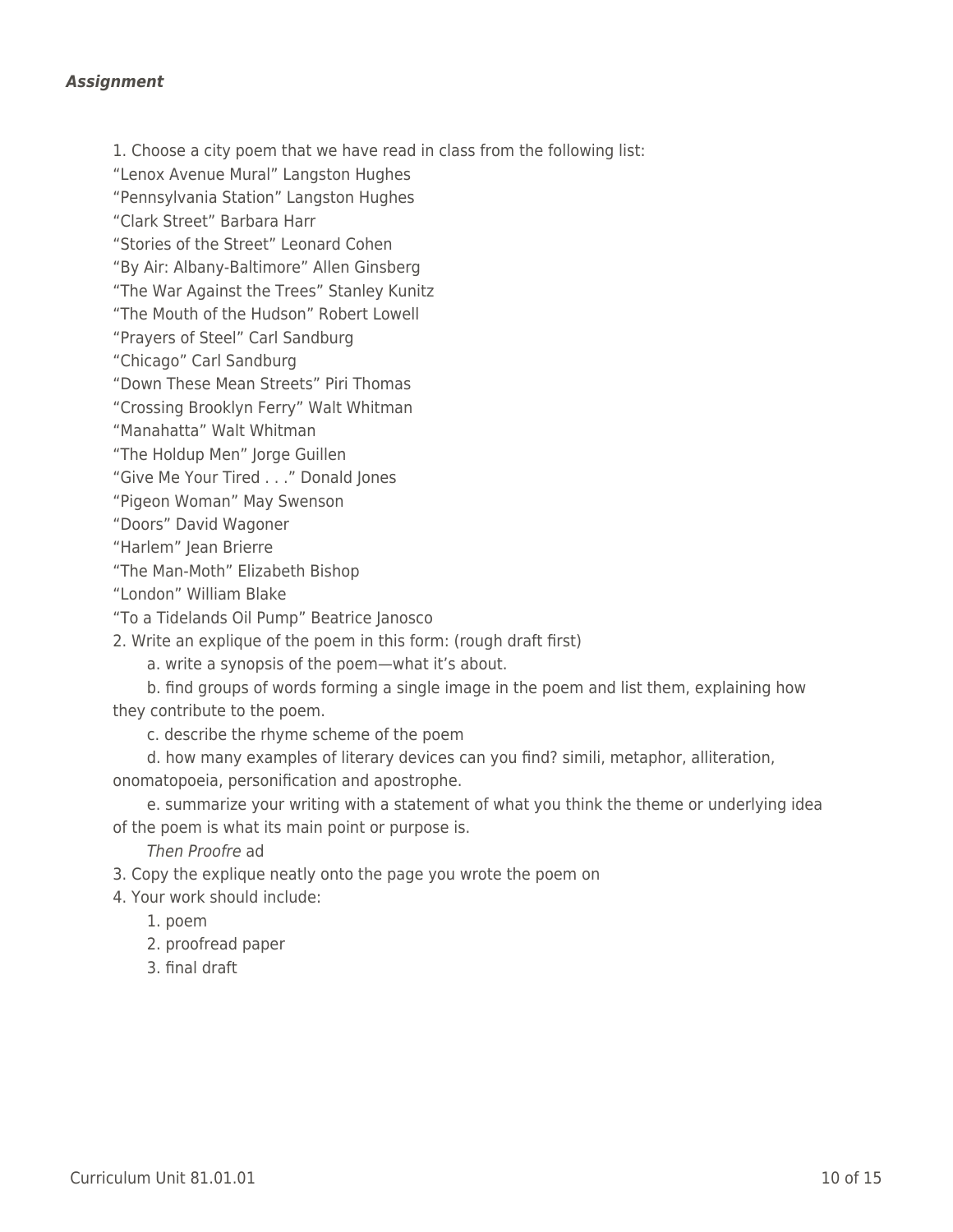# **Notes**

1. Lee Mitgang, "Cities failing in flight to regain grandeur". New Haven Register . (New Haven: May 7, 1981), p.1 .

2. Ellen Switzer, Our Urban Planet (New York: Altheneum, 1980), p. 64.

3. Francis Griffith and Joseph Mersand., Eight American Ethnic Plays, (New York: Charles Scribners, 1974) p. VII.

4. Susan Cahill and Michelle F. Cooper, The Urban Reader (New Jersey: Prentice Hall Inc., 1971) p. 205.

5. Hannah Beate Haupt, Lilla Heston, Joy Littell and Sarah Solotaroff ed., Brotherhood : (Evanston, Ill." McDougal, Littell, 1972) pp. 70-71.

6. Alfred Kazin, A Walker in the City (New York: Harcourt, Brace and World, Inc., 1951).

7. Ruth T. Sheffey and Eugenia Collier, Impressions in Asphalt (New York: Charles Scribner's Sons, 1969) pp. 49-59.

8. Laurence Perrine and James Reid, ed. 100 American Poems (New York: Harcourt, Brace and World, 1966) p. 213.

9. Joan Snyder, The Dynamics of Acting (Skokie, Illinois: National Textbook Co., 1972), p. 97. 10. Langston Hughes, The Langston Hughes Reader (New York: George Braziller, 1958) pp. 244-313.

11. Hughes, pp. 123-126.

12. Hans P. Guth ed., Our World Today (Lexington, Mass: D.C. Heath Co., 1981) p. 128.

13. Thomas Wolfe, From Death to Morning .

14. Robert Wooster Stallman ed. Stephen Crane: Stories and Tales (New York: Alfred A. Knopf, Inc., 1955) pp. 27-38.

15. Our World Today , p. 170.

16, 17, 18. The Urban Reader , pp. 87-91.

19. Jay Zweigler, Man in the Poetic Mode (Evanston, Illinois: McDougal, Littell Co., 1970) p. 27.

20. Our World Tod ay, pp. 179-186.

21. The Urban Reader , pp. 370-374.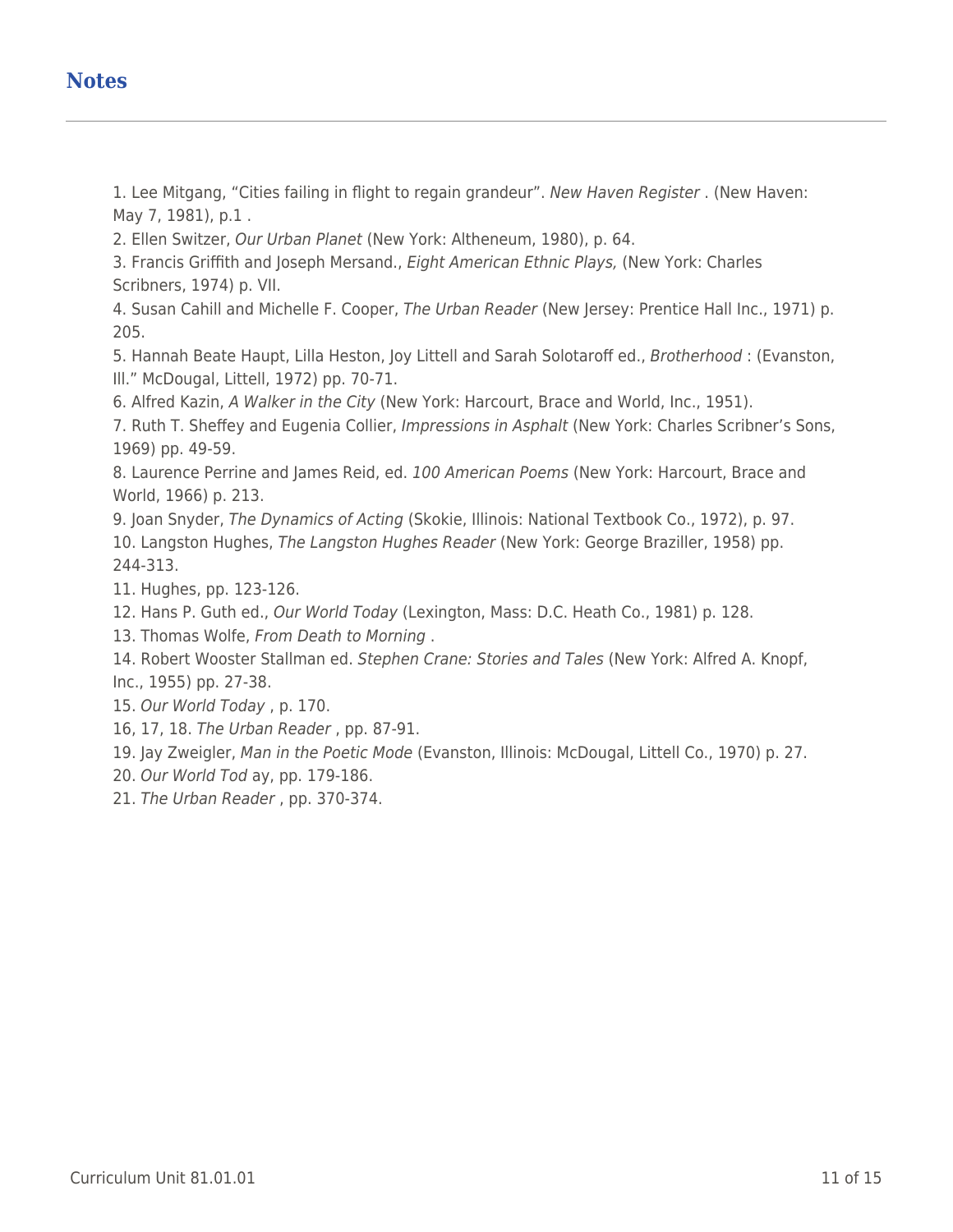# **Teacher Bibiography**

Adams, William, Peter Conn and Barry Slepian. Afro-American Literature: Fiction. Boston: Houghton Mifflin Co., 1970. A good collection of Afro-American short stories expressing a variety of themes.

Angelou, Maya. I Know Why the Caged Bird Sings. New York: Bantam Books, 1974. An interesting autobiography of a young black girl, Maya Angelou who overcomes many obstacles to achieve the American Dream.

Bennett, Robert A., Sen. ed. American Literature. Lexington, Mass.: Ginn and Company, 1981. A wonderful collection of all genres of literature, appropriate for the 10th or 11th grades focusing on "Major Themes in American Literature."

Blake, Peter. God's Own Junkyard: The Planned Deteriorat ion of Americas Landscape. New York: Holt, Rinehart and Winston, 1964. This book emphasizes the degradation of American cities as a result of technology, over-population and poor planning.

Cahill, Susan and Michele F. Cooper. The Urban Reader. New Jersey: Prentice-Hall, Inc., 1971. An excellent source book.

Doezema, Marianne. American Realism and the Industrial Age. Ohio: Cleveland Museum of Art, 1980. Includes works of art from many different parts of the country related to the industrial and technological themes. A good resource book.

Dunning, Stephen. Teaching Literature to Adolescents: Poetry, Short Stories. Illinois: Scott Foresman and Co., 1966. Two very stimulating guide books to help teachers teach short stories and poetry more effectively.

Guth, Hans P. ed. Our World Today . Lexington, Mass.: D.C. Heath and Co., 1981. An excellent source book for "These City Streets" and "Future City".

Griffith Francis and Joseph Mersand. Eight American Ethnic Plays. New York: Charles Scribner's Sons, 1974. A good textbook for two of the ethnic plays used in this unit: *Dino and Hogan's Goat.* 

Haupt, Hannah Beate ed. Man Threatened. Illinois: McDougal, Littell Company, 1972. This book contains an excellent selection of contemporary poem related to the urban theme.

Howes, Alan B. Teaching Literature to Adolescents: Plays. Illinois: Scott, Foresman and Co., 1968. A very good guide book to help teachers increase student's understanding and appreciation of drama.

Hughes, Langston. The Langston Hughes Reader. New York: George Braziller, Inc., 1958. This anthology contains the play, Simple Heavenly and the poem "Lenox Avenue Mural" used in this unit.

Moss, Howard ed. New York Poems. New York: Avon Books, 1980. A good source book for many contemporary poems about city life.

Sheffey T. Ruth and Eugenia Collier. Impressions in Asphalt: Immages of Urban American in Literature. New York: Charles Scribner's Sons, 1969. An excellent collection of short stories, essays and poems about urban life to be used with a 10th or 11th grade class.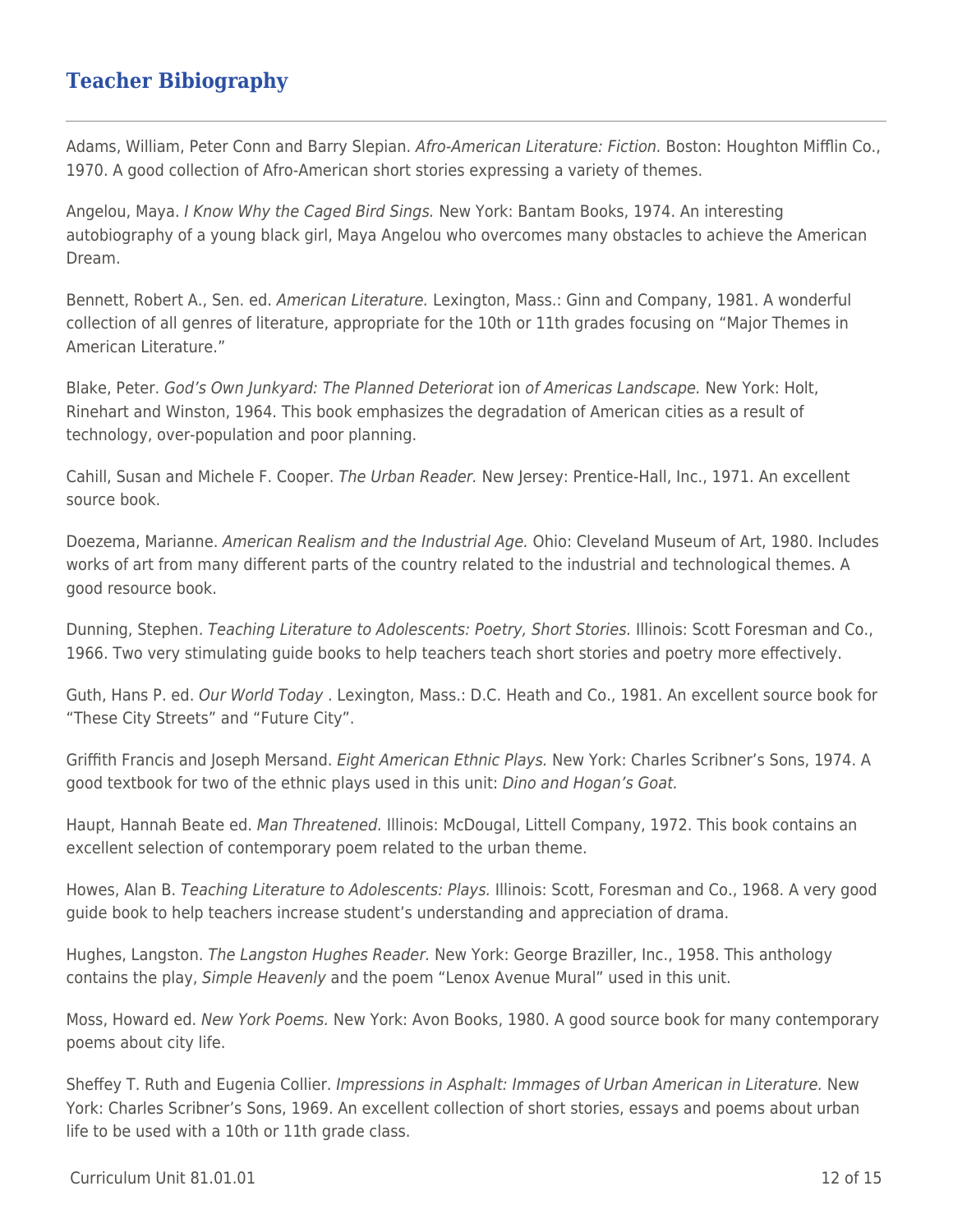Rodrigues, Raymond J. and Dennis Badazewski. A Guidebook for Teaching Literature. Boston: Allyn and Bacon, Inc., 1978. This guidebook gives much inspiration for teaching literary genres.

Spring, Michael ed. Where We Live. New York: Scholastic Book Services, 1977. This anthology focuses on literature which reflects the different regions of the U.S.

Spring, Michael ed. How We Live. New York: Scholastic Book Services, 1977. This volume examines contemporary literature showing Americans "At Work", "At Home" and "At War". There are some very stimulating writing ideas and projects at the end of the book.

Stallman Robert Wooster ed. Stephen Crane: Stories and Tales. New York: Vintage Books, 1955. This collection contains many well-written stories about city life. I used this anthology for Maggie, A Girl of the Streets and "The Man of the Crowd."

Summerfield, Geoffrey ed. Voices : An Anthology of Poems and Pictures. Chicago: Rand McNally and Co., 1969. A wonderful anthology of poetry containing many city poems.

Swenson, May. New and Selected Things Taking Place. New York: Little, Brown and Co., 1958.

Half Sun, Half Sleep. New York: Charles Scribner's Sons, 1966. Two delightfully creative books of May Swenson's poetry.

Switzer, Ellen. Our Urban Planet. New York: Atheneum, 1980. This comprehensive book examines: why cities exist, why people live in them, why they have flourished, what future they have and what today's most urgent problems of cities are. I would suggest that Our Urban Planet be required reading for all students.

### **Films:**

Cities of the Future (25 min; color CBS News for the "21st Century" Series, dist. McGraw-Hill Films). Deals with the planning now taking place to solve current problems.

The City and the Future (28 min; B/W dist. Sterling Educational Films). Examines how cities must choose between urban sprawl or another kind of regional city.

The City as Man's Home (28 min; B/W dist. Sterling Educational Films). Explains how slums, public housing, suburbs and apts. developed. Gives ways to improve city life.

The City—Heaven and Hell (28 min; B/W dist. Sterling Educational Films). Explains the pleasant and uninhabitable natures of the city in the past. It includes the reasons that caused the development of the first cities and the elements that now might destroy the city.

City Under Pressure (17 min; McGraw-Hill) Explains the problem of urban renewal versus preserving natural resources.

From the Inside Out (24 min; McGraw-Hill) Teenagers in a Black ghetto tell about their plans, hopes and goals for their future. Written and directed by Black teenagers from North Richmond, California.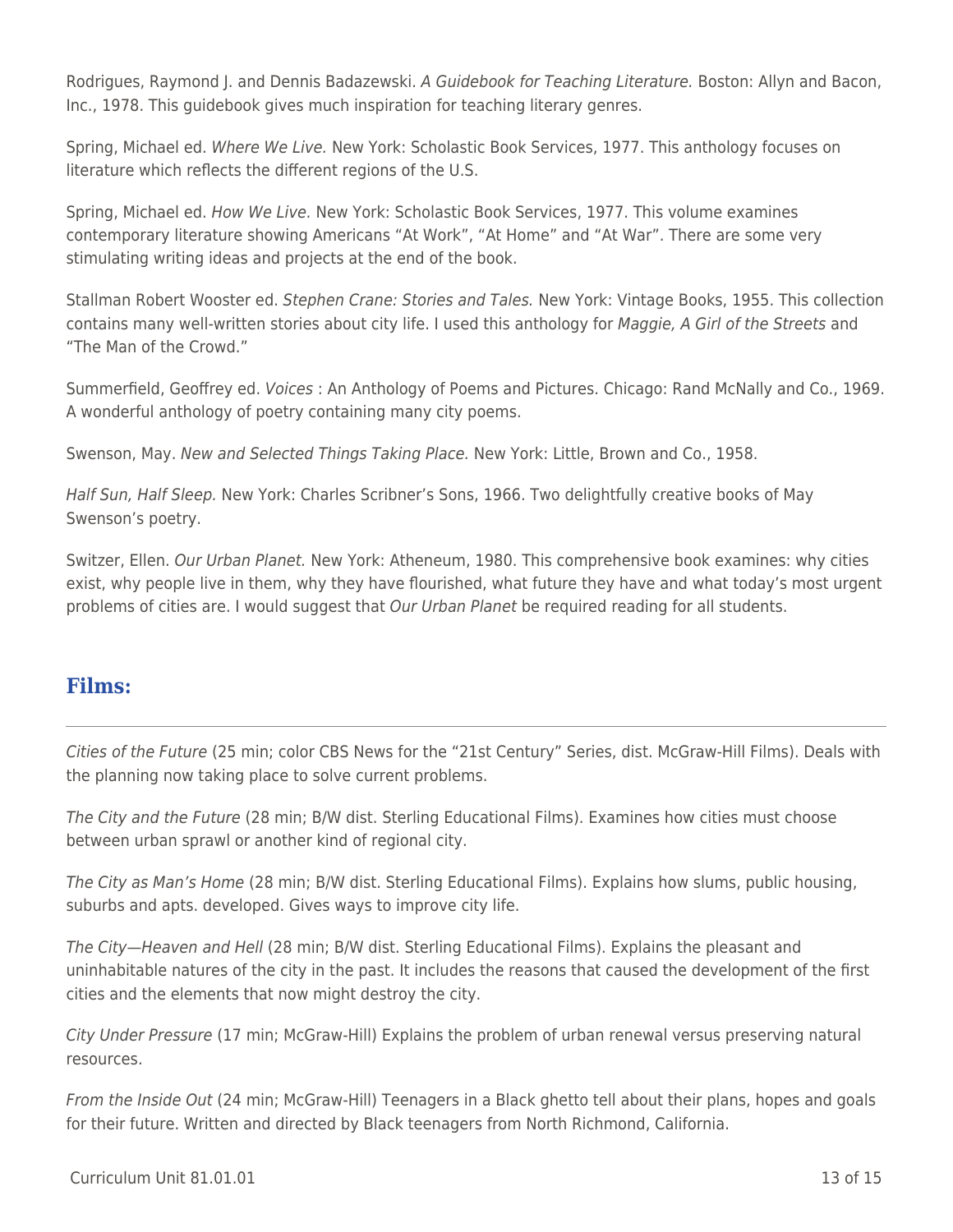Harlem Wednesday (10 min; McGraw-Hill). Painting by Gregorio Prestopino to evoke activities of a day inHarlem, 1959.

Midwest Literature (Coronet Films) Explains the influence of the city background in Midwest Literature.

### **Filmstrips :**

American Experience in Literature: Poets of the TwentiethCentury (Encyclopedia Britannica Educational Corporation). Five sound filmstrips on Frost, Moore, Comings, Hughes and Sandburg.

Poetry: Commitment and Alienation (Schloat Productions) This filmstrip tries to stimulate students to respond to poetry through pictures related to the poem. The concepts stressed are identity, commitment and personal values.

Understanding and Appreciating Poetry (Educational Dimensions; Two sound/color filmstrips).

### **Recordings/Cassettes :**

Immigrants: The American Dream (Caedmon; two cassettes). Told by the men and women who lived it.

Walt Whitman: Crossing Brooklyn Ferry and Other Poems (Caedmon Records, Inc., 1995 Broadway, New York, N.Y. 10023).

What is Science Fiction ? (Guidance Associates; two filmstrips and two cassettes) Part I looks at the use of scientific fact and description in plot, character and setting. Part II explores the future of science and technology, of society and the universe.

# **Reading List for Students**

Baldwin, James. Go Tell It On the Mountain. New York: Dell Publishing Co., 1953.

Bellow, Saul. Seize the Day. New York: The Viking Press, Inc., 1956.

Bennett, Robert. American Literature . Lexington, Mass.: Ginn and Co., 1981.

Cahn, Leonard. San Francisco: The Cool, Gray City of Love. New York: E.P. Dutton, 1981.

Fenton, Edwinand John M. Good. The Humanities in Three Cities. New York: Holt, Rinehart and Winston, Inc. 1969.

Fitzgerald, F. Scott. The Great Gatsby. New York: Charles Scribner's Sons, 1925.

 $C$ urriculum Unit 81.01.01 14 of 15